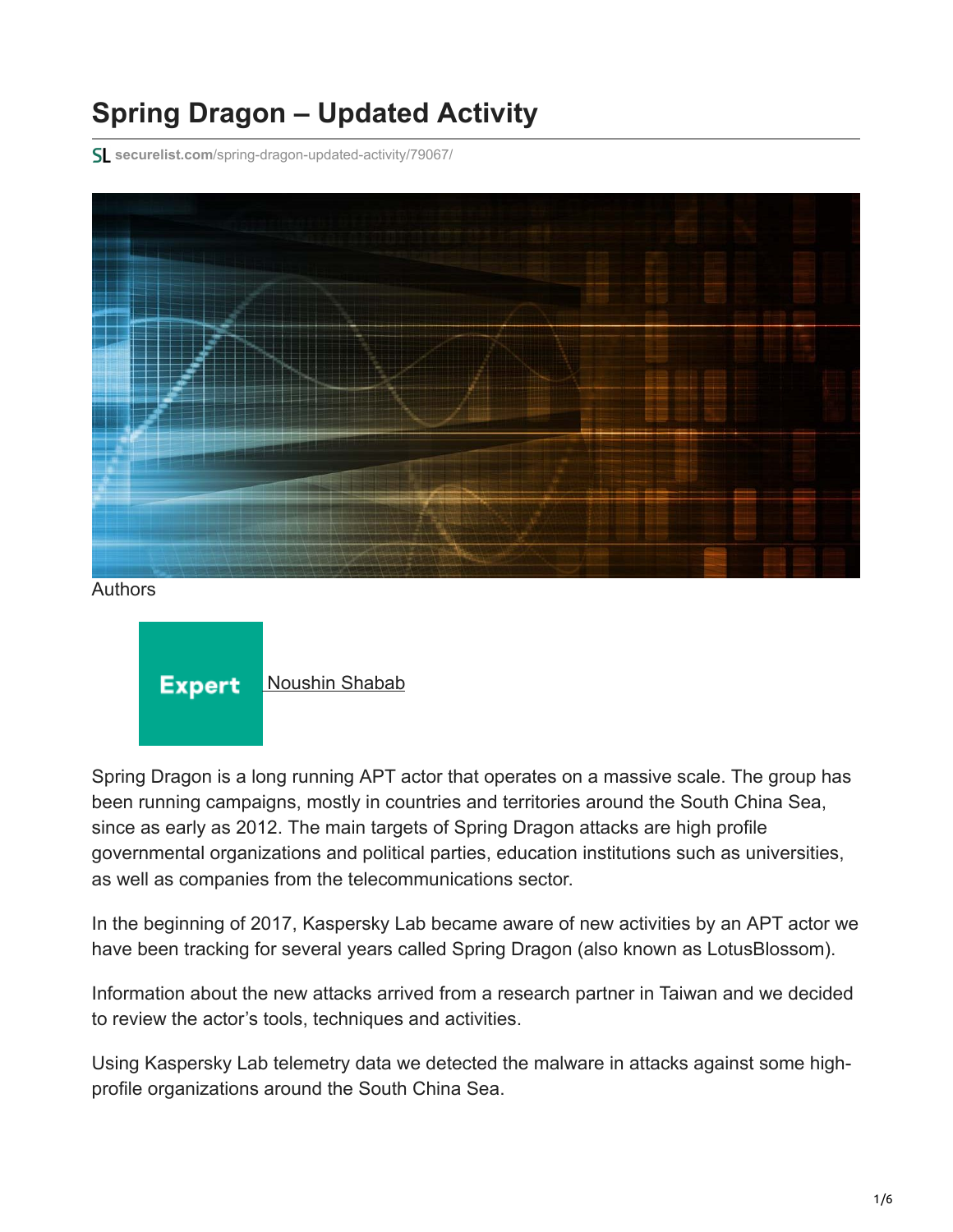Spring Dragon is known for spear phishing and watering hole techniques and some of its tools have previously been analyzed and reported on by security researchers, including [Kaspersky Lab](https://securelist.com/the-spring-dragon-apt/70726/). We collected a large set (600+) of malware samples used in different attacks, with customized C2 addresses and campaign codes hardcoded in the malware samples.

## **Spring Dragon's Toolset**

The threat actor behind Spring Dragon APT has been developing and updating its range of tools throughout the years it has been operational. Its toolset consists of various backdoor modules with unique characteristics and functionalities.

The threat actor owns a large C2 infrastructure which comprises more than 200 unique IP addresses and C2 domains.

The large number of samples which we have managed to collect have customized configuration data, different sets of C2 addresses with new hardcoded campaign IDs, as well as customized configuration data for creating a service for malware on a victim's system. This is designed to make detection more difficult.

All the backdoor modules in the APT's toolset are capable of downloading more files onto the victim's machine, uploading files to the attacker's servers, and also executing any executable file or any command on the victim's machine. These functionalities enable the attackers to undertake different malicious activities on the victim's machine.

A detailed analysis of known malicious tools used by this threat actor is available for customers of Kaspersky Threat Intelligence Services.

### **Command and Control (C2) Infrastructure**

The main modules in Spring Dragon attacks are backdoor files containing IP addresses and domain names of C2 servers. We collected and analyzed information from hundreds of C2 IP addresses and domain names used in different samples of Spring Dragon tools that have been compiled over the years.

In order to hide their real location, attackers have registered domain names and used IP addresses from different geographical locations. The chart below shows the distribution of servers based on geographical location which the attackers used as their C2 servers.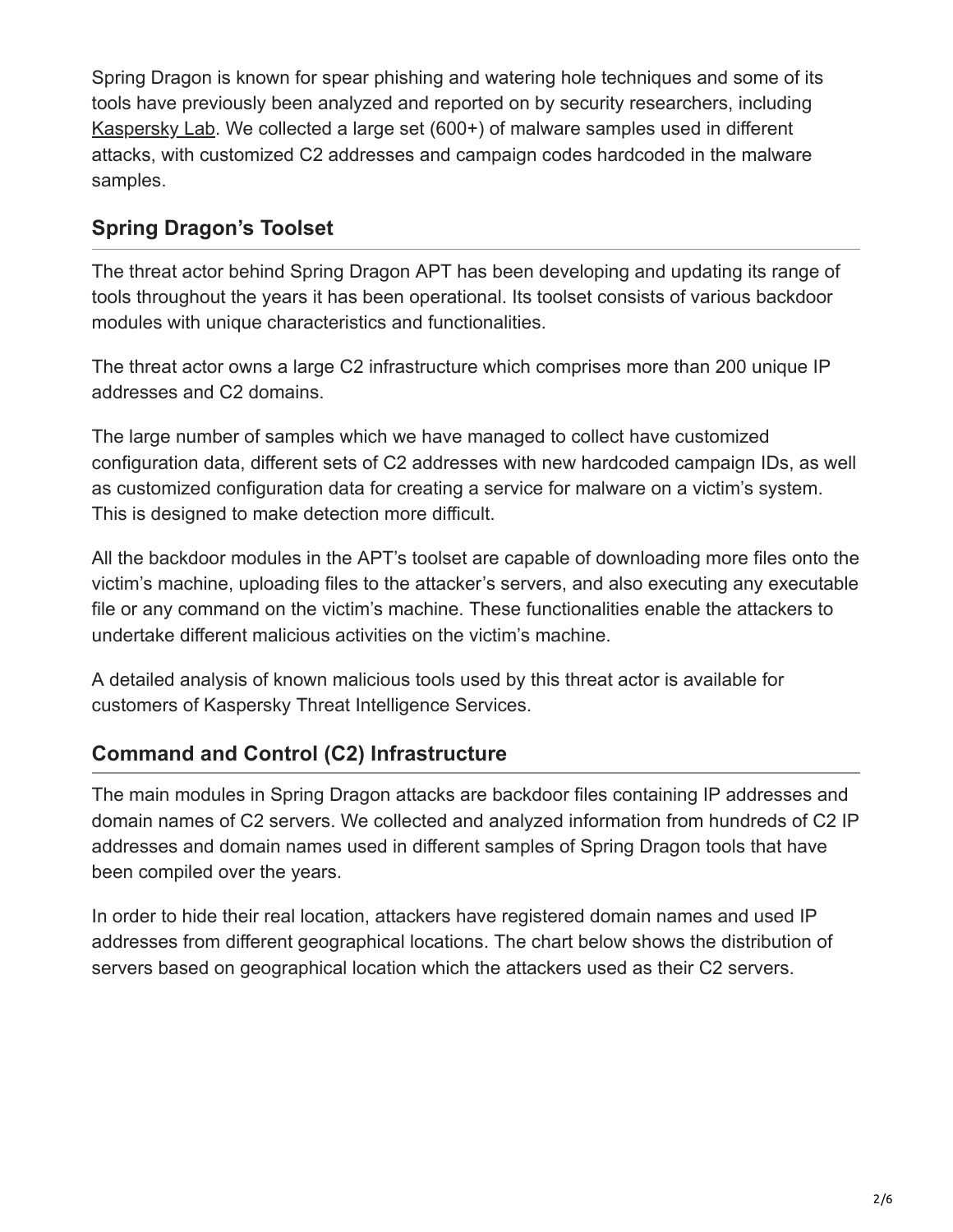

#### *Distribution chart of C2 servers by country*

More than 40% of all the C2 servers used for Spring Dragon's operations are located in Hong Kong, which hints at the geographical region (Asia) of the attackers and/or their targets. The next most popular countries are the US, Germany, China and Japan.

### **Targets of the Attacks**

As was mentioned, the Spring Dragon threat actor has been mainly targeting countries and territories around the South China Sea with a particular focus on Taiwan, Indonesia, Vietnam, the Philippines, Hong Kong, Malaysia and Thailand.

Our research shows that the main targets of the attacks are in the following sectors and industries:

- High-profile governmental organizations
- Political parties
- Education institutions, including universities
- Companies from the telecommunications sector

The following map shows the geographic distribution of attacks according to our telemetry, with the frequency of the attacks increasing from yellow to red.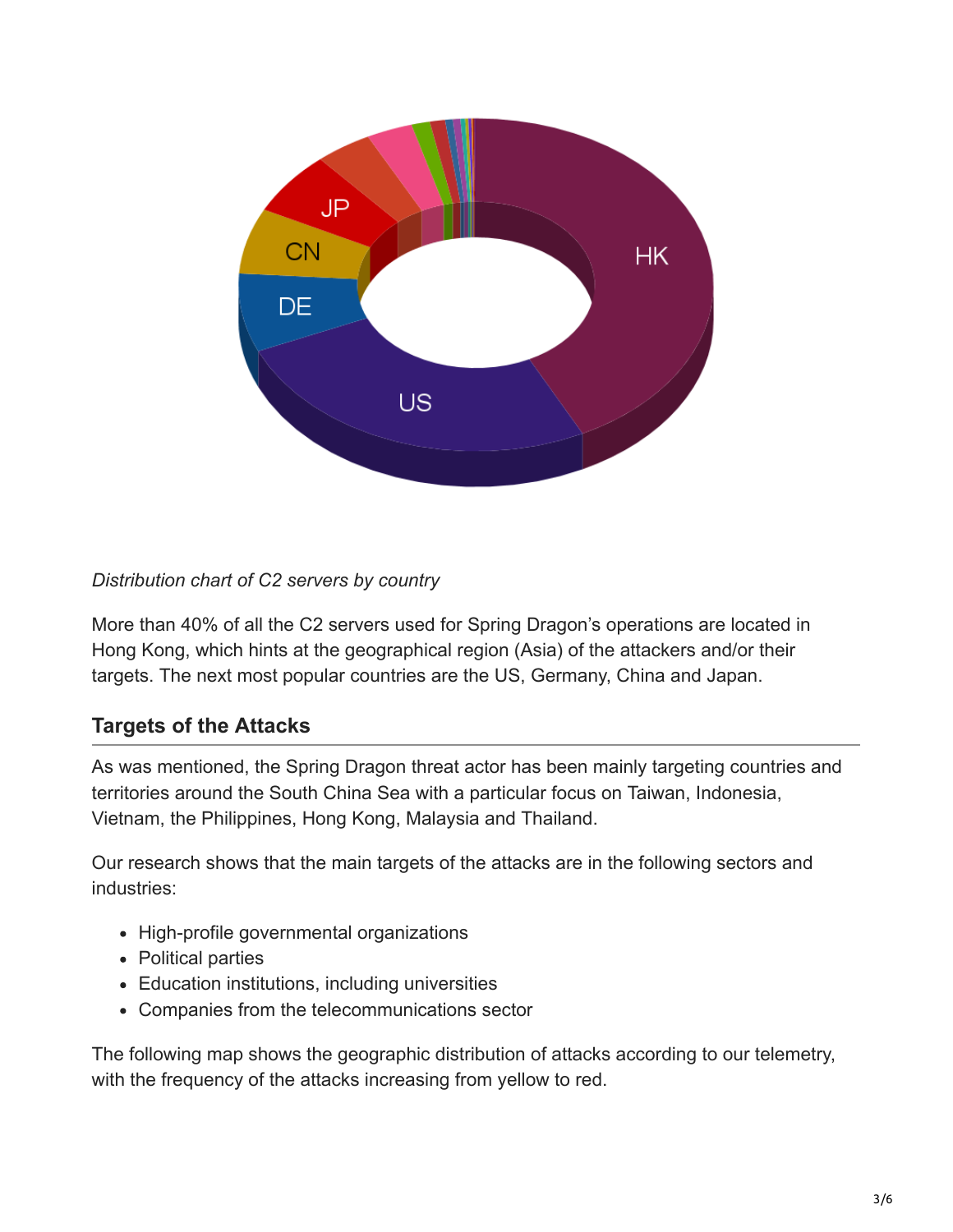![](_page_3_Picture_0.jpeg)

#### *Geographic map of attacks*

#### **Origin of the Attacks**

The victims of this threat actor have always been mainly governmental organizations and political parties. These are known to be of most interest to state-supported groups.

The type of malicious tools the actor has implemented over time are mostly backdoor files capable of stealing files from victims' systems, downloading and executing additional malware components as well as running system commands on victims' machines. This suggests an intention to search and manually collect information (cyberespionage). This activity is most commonly associated with the interests of state-sponsored attackers.

As a routine analysis procedure, we decided to figure out the attacker's possible time zone using the malware compilation timestamps from a large number of Spring Dragon samples. The following diagram shows the frequency of the timestamps during daytime hours. The timestamps range from early 2012 until now and are aligned to the GMT time zone.

Assuming the peak working hours of malware developers are the standard working day of 09:00-17:00, the chart shows that compilation took place in the GMT+8 time zone. It also suggests that either there is a second group working another shift in the same time zone or the attackers are cross-continental and there is another group, possibly in Europe. The uneven distribution of timestamps (low activity around 10am, 7-8pm UTC) suggests that the attackers didn't change the timestamps to random or constant values and they might be real.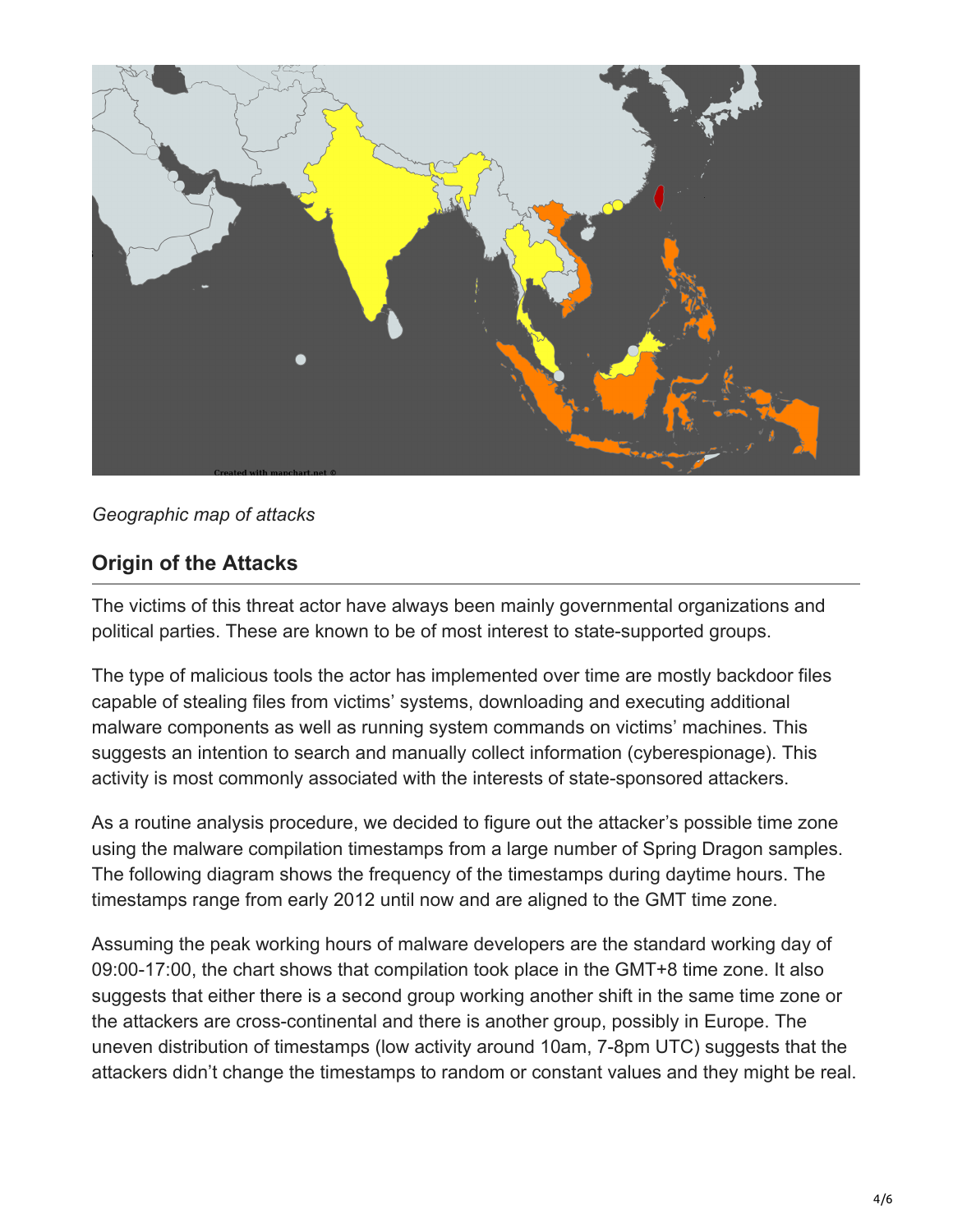![](_page_4_Figure_0.jpeg)

*Histogram of malware files' timestamps*

## **Conclusions**

Spring Dragon is one of many long-running APT campaigns by unknown Chinese-speaking actors. The number of malware samples which we managed to collect (over 600) for the group surpassed many others, and suggests an operation on a massive scale. It's possible that this malware toolkit is offered in specialist public or private forums to any buyers, although, to date, we haven't seen this.

We believe that Spring Dragon is going to continue resurfacing regularly in the Asian region and it is therefore worthwhile having good detection mechanisms (such as Yara rules and network IDS signatures) in place. We will continue to track this group going forward and, should the actor resurface, we will provide updates on its new modus operandi.

More information is available to Kaspersky Lab private report subscribers. Please contact [intelreports@kaspersky.com.](http://10.10.0.46/mailto:intelreports@kaspersky.com)

### **References**

Below is the list of public references and reports related to the Spring Dragon attackers:

- 1. Securelist <https://securelist.com/blog/research/70726/the-spring-dragon-apt/>
- 2. [Palo Alto Networks http://researchcenter.paloaltonetworks.com/2015/06/operation](http://researchcenter.paloaltonetworks.com/2015/06/operation-lotus-blossom/)lotus-blossom/
- 3. Palo Alto Networks IoC2 –<https://github.com/pan-unit42/iocs/tree/master/lotusblossom>